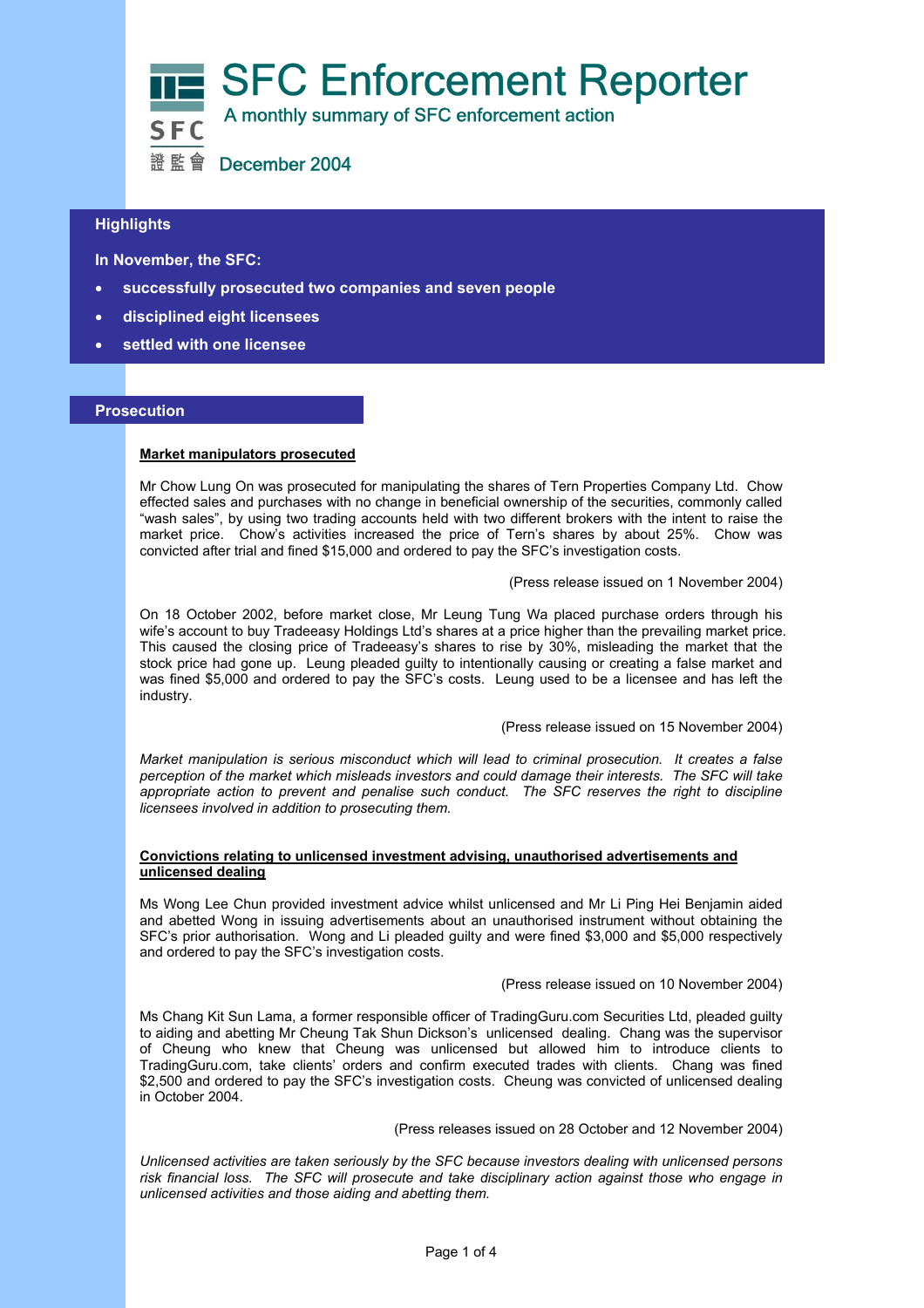

## **Failure to disclose interests results in prosecution**

Sky Victory Ltd and its sole director, Mr Siu Wai Keung, were fined \$2,000 and \$4,000 respectively and ordered to pay the SFC's investigation costs in pleading guilty to their failure to disclose their interests in Global Link Communications Holdings Ltd on time. Sky Victory failed to disclose its interest until almost seven months after acquiring it and Siu failed to disclose his deemed interest to HKEx and Global Link through Sky Victory.

(Press release issued on 9 November 2004)

Mr Kuk Po Shun pleaded guilty to breaching Part XV of the Securities and Futures Ordinance by failing to disclose, to HKEx and FT Holdings International Ltd, his interests in shares in FT Holdings and his subsequent reduction in those interests. Kuk was fined \$10,000 and ordered to pay the SFC's investigation costs.

(Press release issued on 25 November 2004)

SinoPac Capital Ltd's acquisition of interests in Xi'an Haitian Antenna Technologies Company Ltd and the subsequent increase in interests were not disclosed to HKEx and Xi'an Haitian promptly. SinoPac was fined \$12,000 and ordered to pay the SFC's investigation costs.

(Press release issued on 25 November 2004)

*Disclosure of interests in listed companies is essential to ensuring market transparency. Failure to do so will attract prosecution.* 

# **Discipline**

## **Life ban for poor financial integrity and false reporting**

Mr Cheung Kwok Chiu Kris has been banned for life from the securities industry. Cheung lodged a complaint with the SFC against an account executive of another securities firm. He alleged that the account executive had transferred money from his account to a third party account without his consent. Cheung also alleged that his signature was forged on the fund withdrawal slips. The SFC discovered that, prior to Cheung's complaint, the account executive's mother had initiated civil proceedings against Cheung. Since 1999, Cheung had consented to the account executive's and his mother's use of Cheung's account to trade in securities. In August 1999, the account executive wanted to transfer \$1.6 million out of the account back to his mother. However, Cheung withdrew the money for himself. Cheung refused to repay the \$1.6 million and the civil proceedings began. The Court of First Instance ruled in favour of the account executive and his mother. Cheung's financial integrity, solvency and dishonesty has led to the SFC's conclusion that Cheung is not fit and proper to remain within or return to the industry.

(Press release issued on 10 November 2004)

*The SFC needs to ensure that investors are protected from persons who are not fit and proper to deal with investors and their money. The SFC will not tolerate any form of dishonesty or misappropriation. The SFC considers that a life ban is the appropriate punishment in serious circumstances such as these.* 

## **Late reporting of FRR breach attracts fine and reprimand**

BNP Paribas Peregrine Securities Ltd was reprimanded and fined \$375,000 for failing to maintain the required liquid capital for five consecutive days and also for reporting to the SFC the Financial Resources Rules (FRR) breaches three and a half days late. BNP Paribas, as a global co-ordinator of an IPO, took out a short term loan to finance its clients' applications. The applications exceeded an earlier estimate which caused the resulting loan to give rise to a liquid capital shortfall, which breached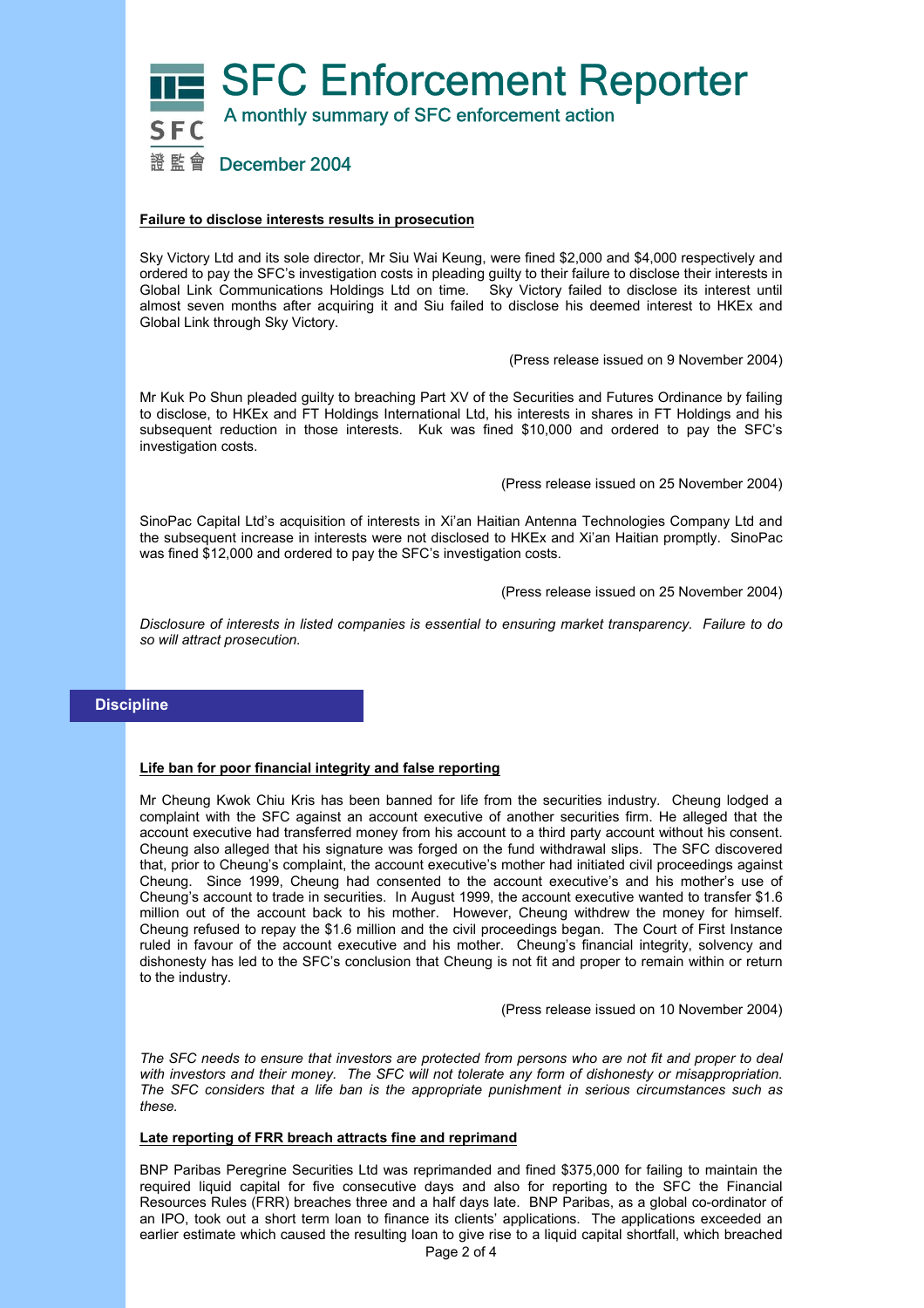

the FRR. The SFC, in considering the fine, took into account that the FRR breach was unintentional and of short duration. However, even though BNP Paribas co-operated with the SFC, the delay was not intentional and no loss was suffered by clients, the public or the market, the SFC considered the delay in reporting unacceptable.

(Press release issued on 10 November 2004)

*Timely reporting of FRR breaches enables the SFC to monitor and assess whether there are possible potential risks to investors and market users. Reporting is a simple task. The SFC encourages reporting at the earliest opportunity via telephone, which must then be followed-up with a formal written notification as soon as reasonably practicable as required by law.* 

## **Reprimand and fine for publishing false and misleading advertisements**

Bright Smart Securities International (HK) Ltd and its managing director, Mr Yip Mow Lum Peter were reprimanded and fined \$50,000 each for publishing false and misleading advertisements despite repeated warning by the Hong Kong Securities Clearing Company Ltd (HKSCC) and the SFC. Bright Smart advertised 13 statements in two newspapers which falsely and misleadingly stated that Bright Smart's clients could make direct payment to CCASS under HKSCC for settlement. These statements were drafted by Yip. Bright Smart and Yip were informed by the SFC and HKSCC that those statements were incorrect. However, Yip continued to cause Bright Smart to publish the statements.

(Press release issued on 25 November 2004)

*Despite warnings by regulators, the false and misleading statements still continued to be published. Ignoring such warnings is a flagrant disregard of the law and regulations, which will not be condoned by the SFC. Investors need to be protected from misleading and incorrect information in order to avoid possible losses and damages.* 

## **SFC settles disciplinary action with licensee**

Mr Wong Seng In Victor, a licensed representative of TIS Securities (HK) Ltd, agreed to pay \$40,000 in settlement of a disciplinary action. Wong had (i) failed to check whether a former dealer's representative of another brokerage was authorised to operate a third party account with TIS before accepting instructions; (ii) failed to question his instructions to record transactions that had never taken place with TIS; (iii) allowed him to conduct trading at TIS without prior written consent from his employer; and (iv) failed to check if he had sufficient shares to settle his sale orders. The SFC considered that Wong admitted his misconduct, was contrite and that settlement was in the public interest. The payment shall be paid into the Government revenue.

(Press release issued on 8 November 2004)

*The SFC decides whether to settle its disciplinary action on a case-by-case basis but only if it determines that the settlement is in the public interest. The SFC's acceptance that a licensee is unlikely to offend again and the nature of the licensee's conduct would be considered in deciding to settle.*

## **Unlicensed dealing activities targeted**

President Securities (Hong Kong) Ltd was reprimanded and its responsible officer and managing director, Mr Ma Chun Wah suspended for three months. A former dealer's representative, Ms Wong Lai Sze, engaged in unlicensed dealing activities with President's and Ma's knowledge. Furthermore, Ma was aware of Wong's sale orders and that Wong had insufficient shares to settle the sale orders, but Ma did not take steps to warn Wong to check the sufficiency of clients' shares. The SFC accepted their guilty plea to aiding and abetting Wong's unlicensed dealings and the remedial action they had taken to improve President's internal controls as mitigation factors.

(Press release issued on 30 November 2004)

*Only licensed persons should handle clients' money. Companies should closely monitor their staff to ensure that unlicensed staff do not engage in licensed activities.*